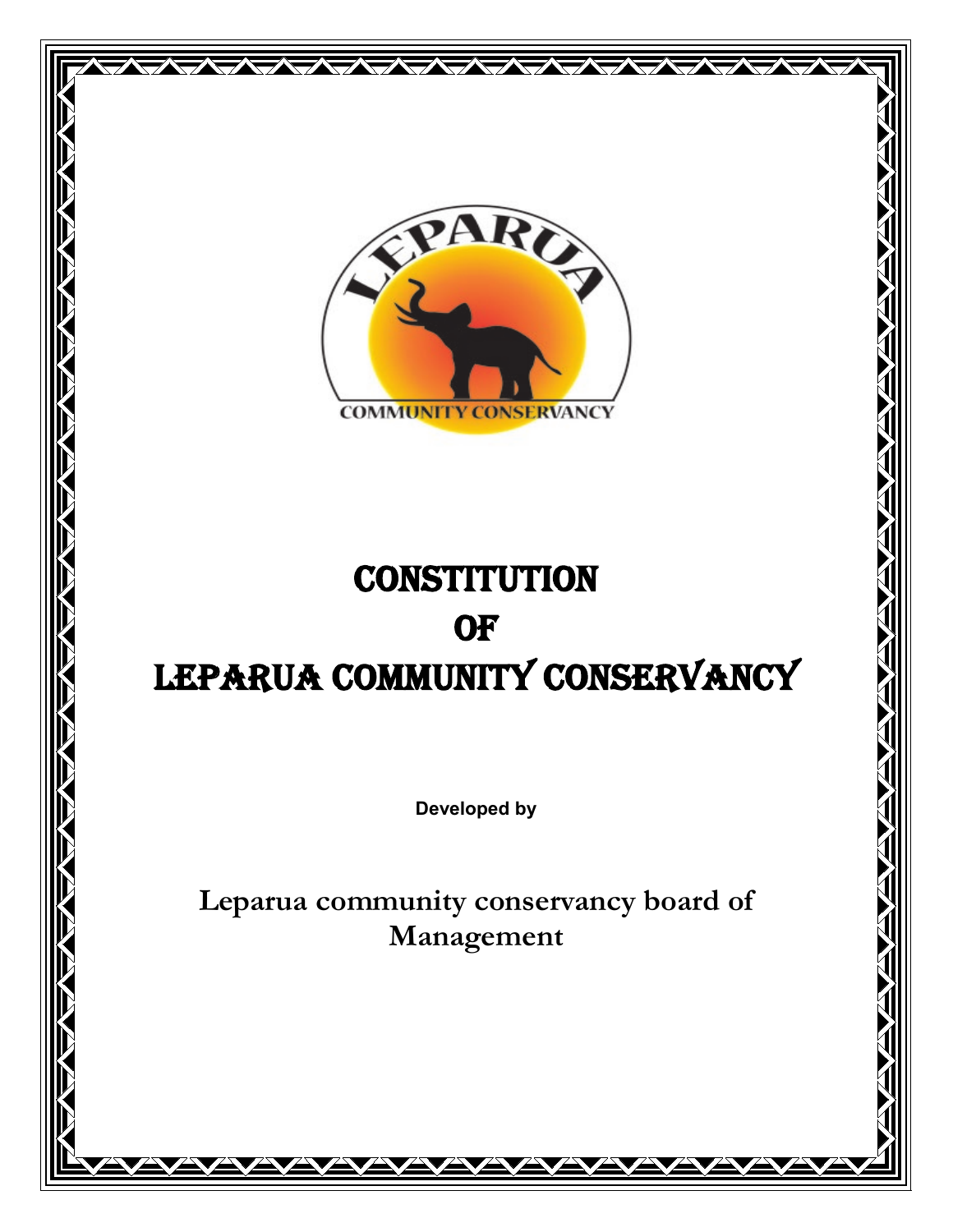# **January 2020**

# **INDEX**

|    |                                                                                                                             | 3  |
|----|-----------------------------------------------------------------------------------------------------------------------------|----|
| 2. | <b>Registered Office</b>                                                                                                    | 3  |
| 3. |                                                                                                                             |    |
| 4. |                                                                                                                             | 3  |
| 5. | <b>Object</b>                                                                                                               | 3  |
| 6. | <b>Powers</b>                                                                                                               |    |
| 7. |                                                                                                                             |    |
| 8. | <b>Operating principles</b>                                                                                                 |    |
| 9. |                                                                                                                             |    |
|    | 10. Property of the Conservancy <b>constant of the Conservance Constant Conservance Conservance Conservance Conservance</b> | 6  |
|    | 11. Financial matters (all all all all all all all alternative matter and the set of the set of the set of the              |    |
|    | 12. Members                                                                                                                 |    |
|    | 13. Rights and obligations of members                                                                                       |    |
|    | 14. Termination of membership and other sanctions <b>constantly contained</b> 9                                             |    |
|    | 15. General meetings                                                                                                        |    |
|    | <b>16. The Board Management Committee</b>                                                                                   |    |
|    | 17. Dispute resolution and conciliation                                                                                     |    |
|    |                                                                                                                             |    |
|    |                                                                                                                             |    |
|    | <b>20. Dissolution</b>                                                                                                      | 16 |
|    | 21. Relationship between Group ranch and Conservancy<br>. 16                                                                |    |
|    | 22. Relationship between Conservancy and Administrative locations  16                                                       |    |
|    |                                                                                                                             | 16 |
|    |                                                                                                                             |    |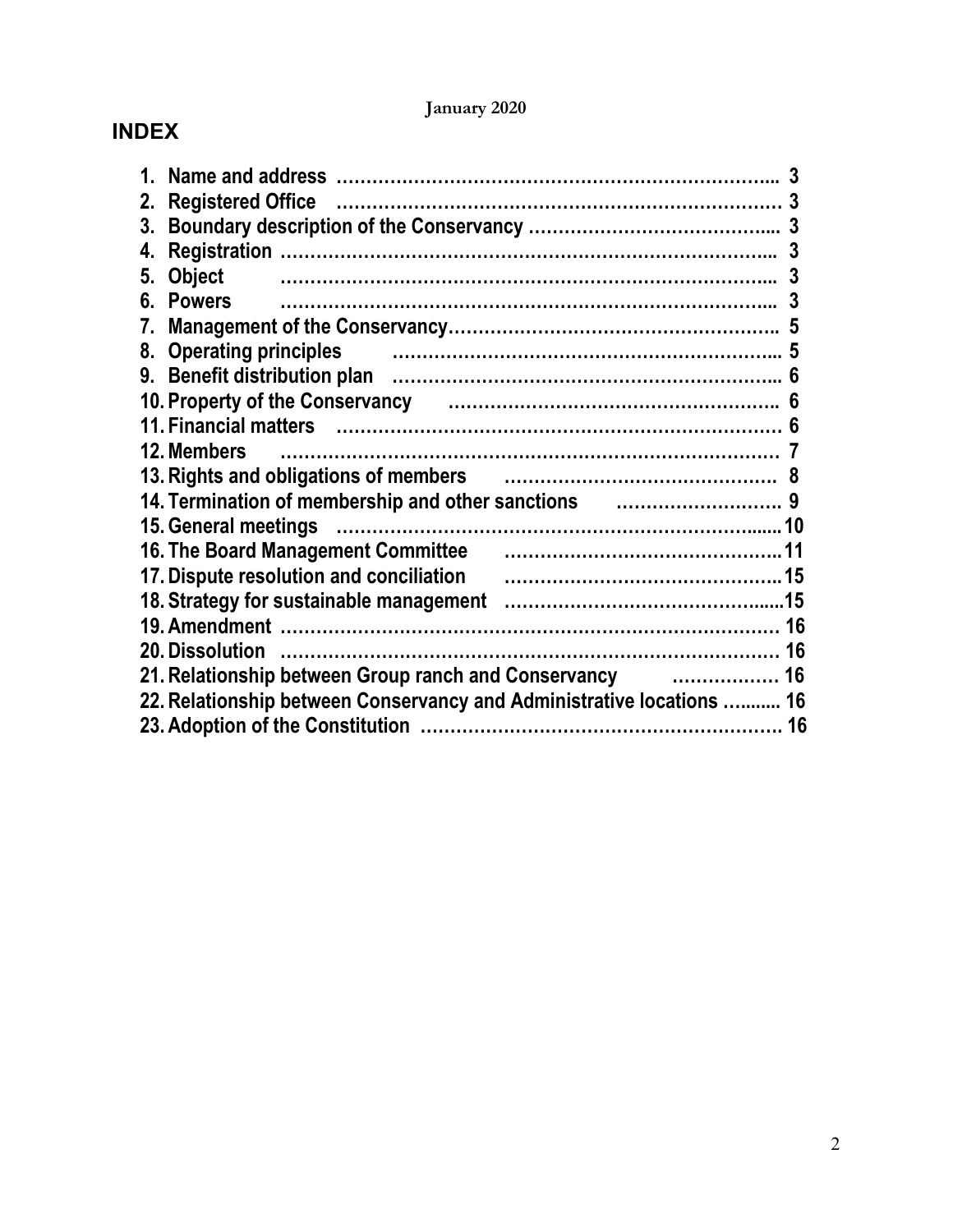# **1. Name and address**

The name of the Company shall be the Leparua community Conservancy Ltd. Hereafter referred to as "the Conservancy".

# **2. Registered Office**

The Conservancy's registered office will be in Kenya.

# **3. Boundary description of the Conservancy**

The border of the Conservancy shall be delineated by Leparua Community. The area of the Conservancy is approximately 13200ha square kilometers. The Conservancy is comprised of five ethnic communities (Somali, Turkana, Ndorobo, Borana and Samburu) and it is located within Burat ward (Burat location and Leparua location) Isiolo County.

# **4. Registration**

The Conservancy shall be legally registered under the Company's Act, Cap 486 as a company limited by guarantee.

# **5. Object**

The Conservancy is established to manage all natural resources of the conservancy for the benefit of the community and to facilitate:

- 5.1 Improvement of wildlife conservation and collective conservancy land management
- 5.2 Strengthening of wildlife, people, property and highway security
- 5.3 Boosting conservancy community living standards, diversification of income base and development of conservancy tourism potential
- 5.4 Promotion of social interaction and peace among local conservancy communities
- 5.5 Reduction of poaching levels, cattle raiding and conservation of natural resources
- 5.6 Minimisation of conflicts between wildlife conservation, land management and human settlement
- 5.7 Perpetuation of a pastoral form of land management where humans, domestic stock and wildlife are able to flourish together
- 5.8 Collaborate with government partners, conservation agencies and other stakeholders to promote the development and cause of community conservancies in Kenya.

# **6. Powers**

- 6.1 In addition to any other powers it may have, in order to achieve the objects, set out at Clause 5 above but not for any other purposes the Company may do the following:
	- 6.1.1 To protect, promote and enhance the biodiversity of the Conservancy area and to retain its natural beauty;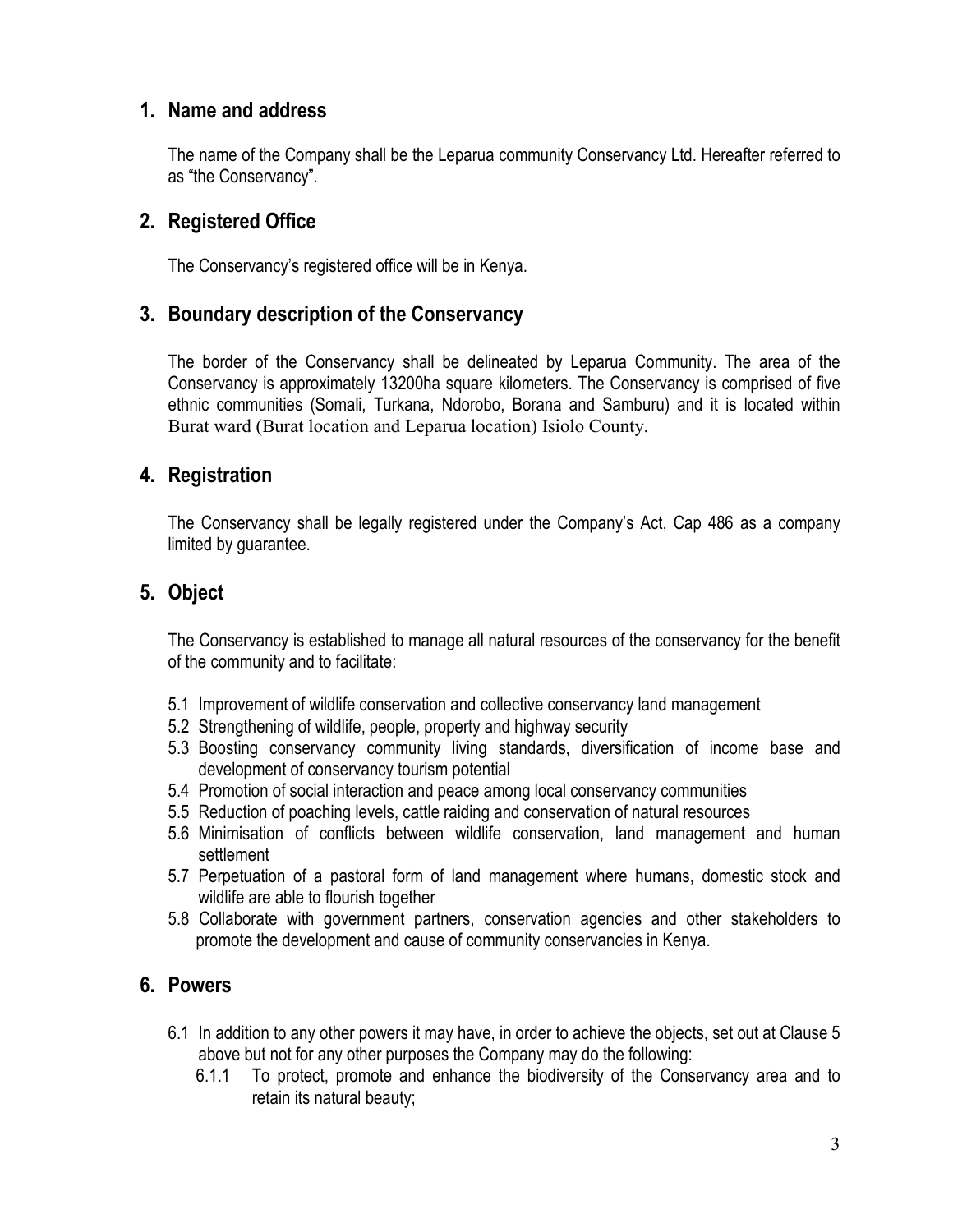- 6.1.2 To encourage communities, landowners, residents and all other stakeholders in the Conservancy to be environmentally aware, embrace the practice and principles of natural resource sustainability, commit to good neighborliness and mutual sharing of resources;
- 6.1.3 To assist and cooperate with local, County and National Government regarding biodiversity, sustainability, management of natural resources, sustainable social and economic development and job creation within the Conservancy;
- 6.1.4 To raise awareness in the community of the environmental, social and economic opportunities of the area based on the value of its natural environmental resources;
- 6.1.5 To develop tourism and other sustainable revenue generating enterprises within the Conservancy that generate funding to support community development priorities and furthers job creation;
- 6.1.6 To maintain effective security and anti-poaching operations for the wellbeing of local residents and wildlife;
- 6.1.7 To improve and integrate rangeland and livestock management for the wellbeing of local residents and wildlife;
- 6.1.8 To assist in preserving heritage, archaeological and historical sites within the Conservancy area;
- 6.1.9 To liaise and cooperate with a wider network of similar conservancy areas and organisations for mutual growth and development;
- 6.1.10 To develop and implement agreed and approved common conservancy work plans and budgets;
- 6.1.11 To develop and implement effective ecological and wildlife monitoring, vegetation monitoring, social monitoring, economic and security monitoring systems for adaptive rangeland management;
- 6.1.12 To co-ordinate wildlife trans-location within community conservancies in order to supplement existing and reintroduction of new species;
- 6.1.13 To ensure effective and representative community participation, liaison and good governance within Leparua Community Conservancy.
- 6.1.14 To develop the capacity of Leparua Conservancy's governance and management structures and staff in order, amongst others, to establish fully transparent accounting systems for Leparua Conservancy and to conform to all statutory requirements;
- 6.1.15 To ensure the effective and transparent management of Leparua Conservancy's finances, including grants, revenues and expenditures;
- 6.1.16 To ensure the effective management and maintenance of Leparua Conservancy's infrastructure and equipment, including vehicles, headquarters and radio communications;
- 6.1.17 To raise, mobilize and disburse funds and other resources for the promotions of the Conservancy;
- 6.1.18 To receive contributions, gifts, banquets and devices either in cash or other property real or personal without limitations to amount of value except such limitation as may be now of hereafter prescribed by law;
- 6.1.19 To enter into any arrangements with any government authorities that may seem conducive to the Conservancy's objectives and to obtain from such government or authority any rights, privileges and concessions which the Conservancy may think desirable to obtain;
- 6.1.20 To apply to any government or authority, public bodies, corporations, companies or persons and to accept grants or gifts, subscriptions or other assistance with a view to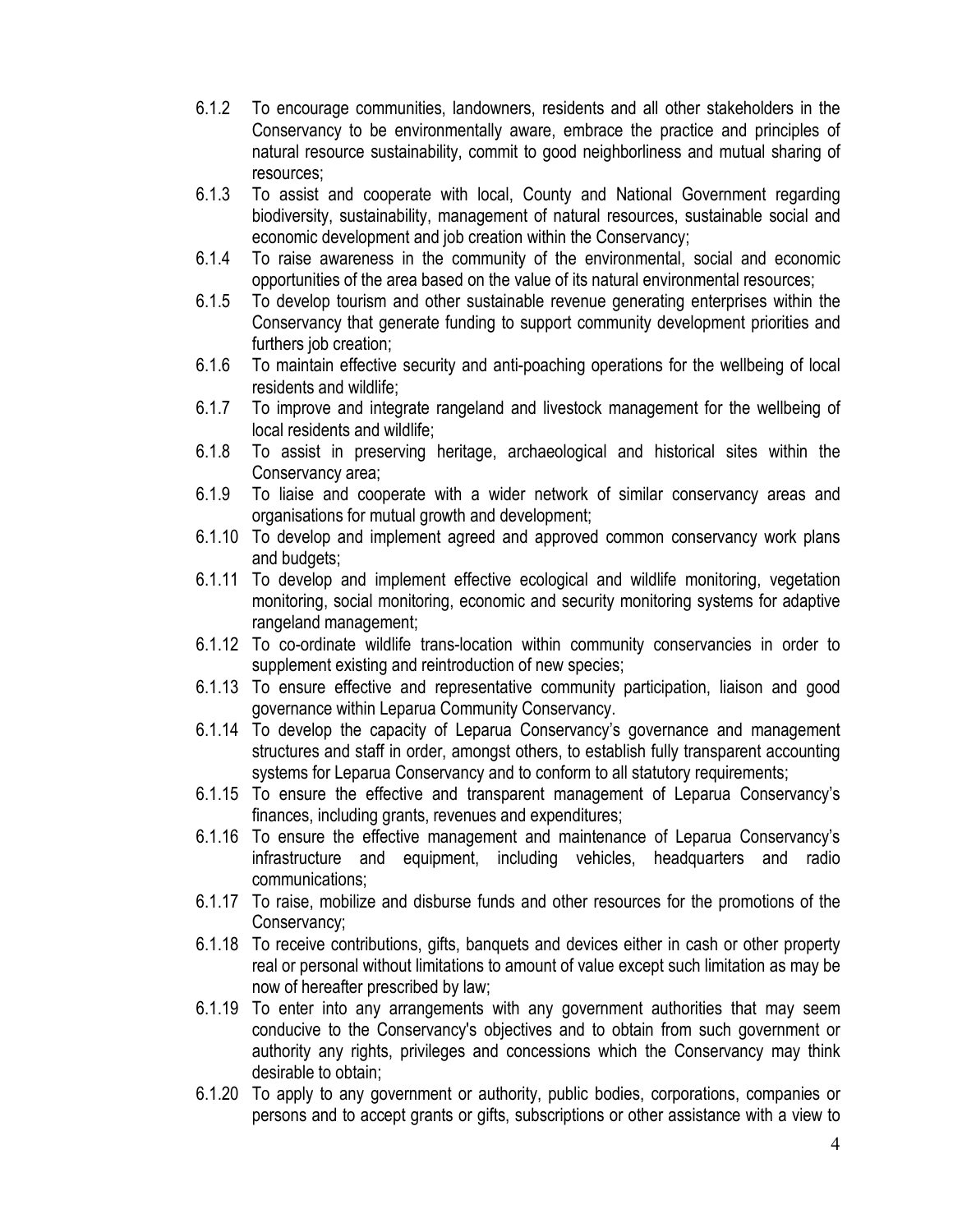promoting the objectives of the Conservancy and in taking of any gift or property, to take the same subject to any special trust which may be prescribed by the donor thereof;

- 6.1.21 To promote or assist in the promotion of any organization or company or other bodies having objectives similar to those of the Conservancy;
- 6.1.22 To employ advisors, experts and other staff for all or any of the objectives of the Conservancy;
- 6.1.23 To purchase, take on lease or in exchange, hire or otherwise acquire any real or personal property and any other rights and privileges which the Conservancy may deem fit for the promotion of its objectives;
- 6.1.24 To take such steps by personal or written appeals to public meetings, seminars or otherwise as from time to time be decided expedient for the purposes of procuring contributions to the funds of the Conservancy in the form of endorsements, donations sponsorships, subscriptions or otherwise;
- 6.1.25 To do all and everything necessary, suitable and proper for the accomplishment of the purposes or the furtherance of the objectives herein before set forth, either alone or in association with other organizations, firms, corporations or individuals and to do any other act of or connected with the objectives or purposes or any part or parts thereof provided the same is not inconsistent with the Laws, Rules and Regulations under which the Conservancy is registered.

# **7. Management of the Conservancy**

- 7.1 There shall be the office of the Manager who shall be the head of the Conservancy in charge of overseeing the day-to-day affairs and managing the Conservancy.
- 7.2 The Manager shall be responsible to the Board Management Committee. He or she shall be an employee of the Conservancy and his or her terms of service shall be determined by the Board of Directors. The Manager shall inter alia;
	- 7.2.1 Represent and act on behalf of the Conservancy generally;
	- 7.2.2 Do all such acts as may be necessary for the efficient running of the Conservancy's affairs;
	- 7.2.3 Manage Human Resource operations;
	- 7.2.4 Fundraise for the Conservancy and report to donors and the Board;
	- 7.2.5 Act as a community and partner's liaison;
	- 7.2.6 Keep complete and up-to date records of the Conservancy's affairs;

# **8. Operating principles**

The Conservancy shall:

- 8.1.1. Exist in its own right separately from its members or office -bearers;
- 8.1.2. Continue to exist despite changes in membership or in office-bearers;
- 8.1.3. Be able to own immovable property and other assets;
- 8.1.4. Be able to sue and be sued in its own name. The authority to sue and defend shall be vested in the Board Management Committee who shall be represented by the chairperson and the vice-chairperson;
- 8.1.5. Be run on the basis of; Equality, democracy and fairness; Transparency and accountability;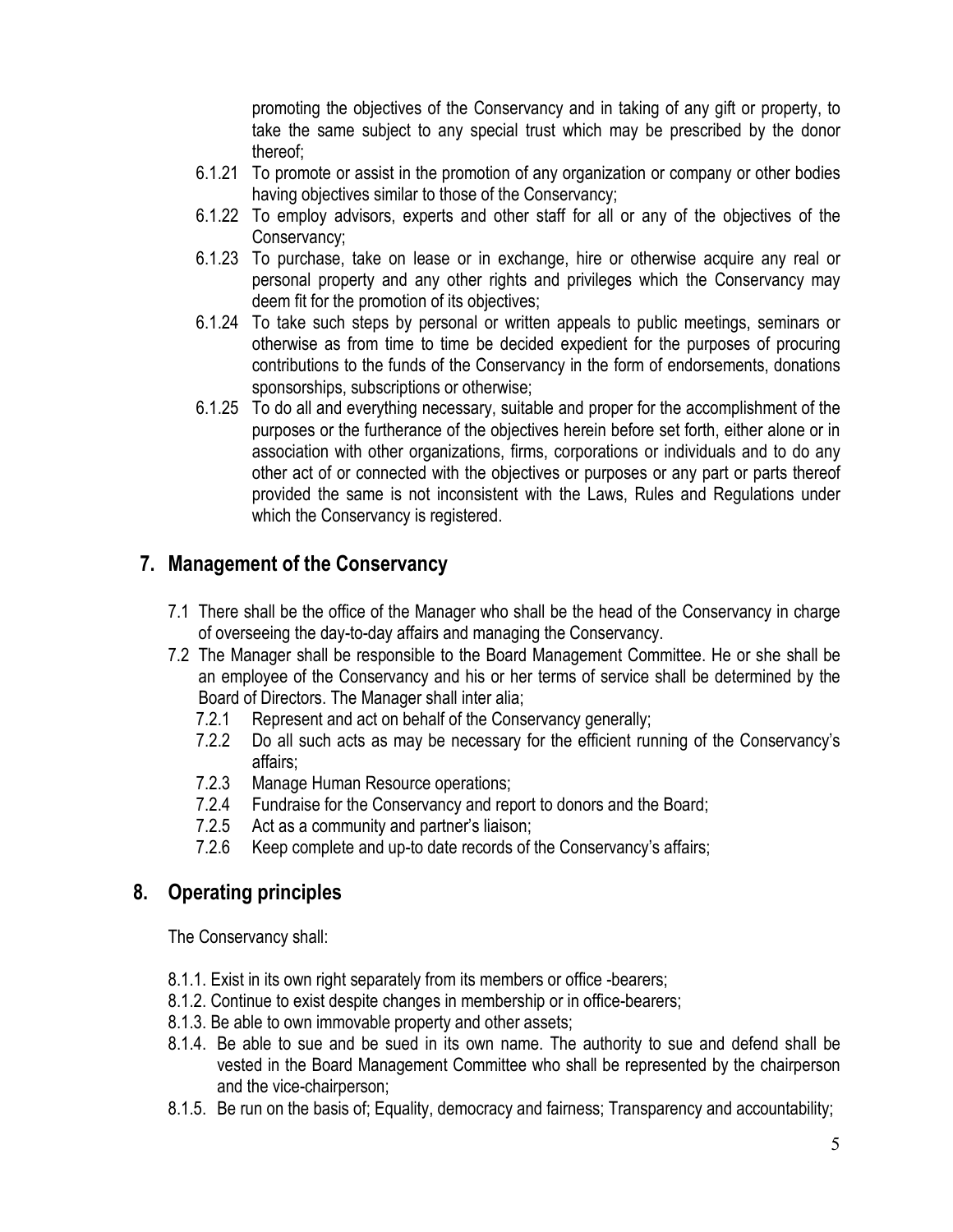Equitable and non-discriminatory benefit sharing; Teamwork, trust, respect for one another and co-operation; Collective decision-making; and Needs-based development.

- 8.2. Subject however to:
	- 8.2.1. The fiduciary responsibility of the Conservancy being vested in its office bearers who shall not be related persons as to constitute a conflict of interest. No single person, family or clan directly or indirectly shall control the decision making powers of the Conservancy.
	- 8.2.2. The Conservancy being prohibited from distributing any of its funds to any person (otherwise than in the course of undertaking any public benefit activity) and being required to utilise its funds solely for the object for which it was established.
- 8.3. Members or office-bearers of the Conservancy shall have no individual rights in the property or other assets of the Conservancy solely by virtue of their being members or office-bearers.
- 8.4. The year end of the Conservancy shall be the last day of December of each year.

# **9. Benefit distribution plan**

- 9.1. Benefits of the conservancy will be distributed according to the following principles;
	- 9.1.1. 40% to Conservancy operations and 60% to Community development.
	- 9.1.2. Community benefit distribution will maintain clear distinction between benefits to the Community as a whole, and benefits to individual households.
	- 9.1.3. Individual benefits will be prioritized to the most vulnerable groups.
- 9.2. The Conservancy shall reinvest its surplus revenue as approved by the Board of Directors.
- 9.3. The Board Management Committee will review annually the benefit distribution plan to ensure:
	- 9.3.1 That the plan remains equitable and
	- 9.3.2 That any inconsistencies are addressed
- 9.4. The Board Management Committee will report their findings to the annual general meeting where any decisions to amend the Distribution Plan will be taken.

### **10. Property of the Conservancy**

- 10.1. The Conservancy may acquire, hold and manage further and additional assets, property, and rights in accordance with clause 8.1.3 and the property shall be applied in accordance with clauses 8.3 and 11.1.
- 10.2. The Board Management Committee may lease the property, its rights thereof, or any part thereof but cannot sell, or privatize Conservancy land for individual interest.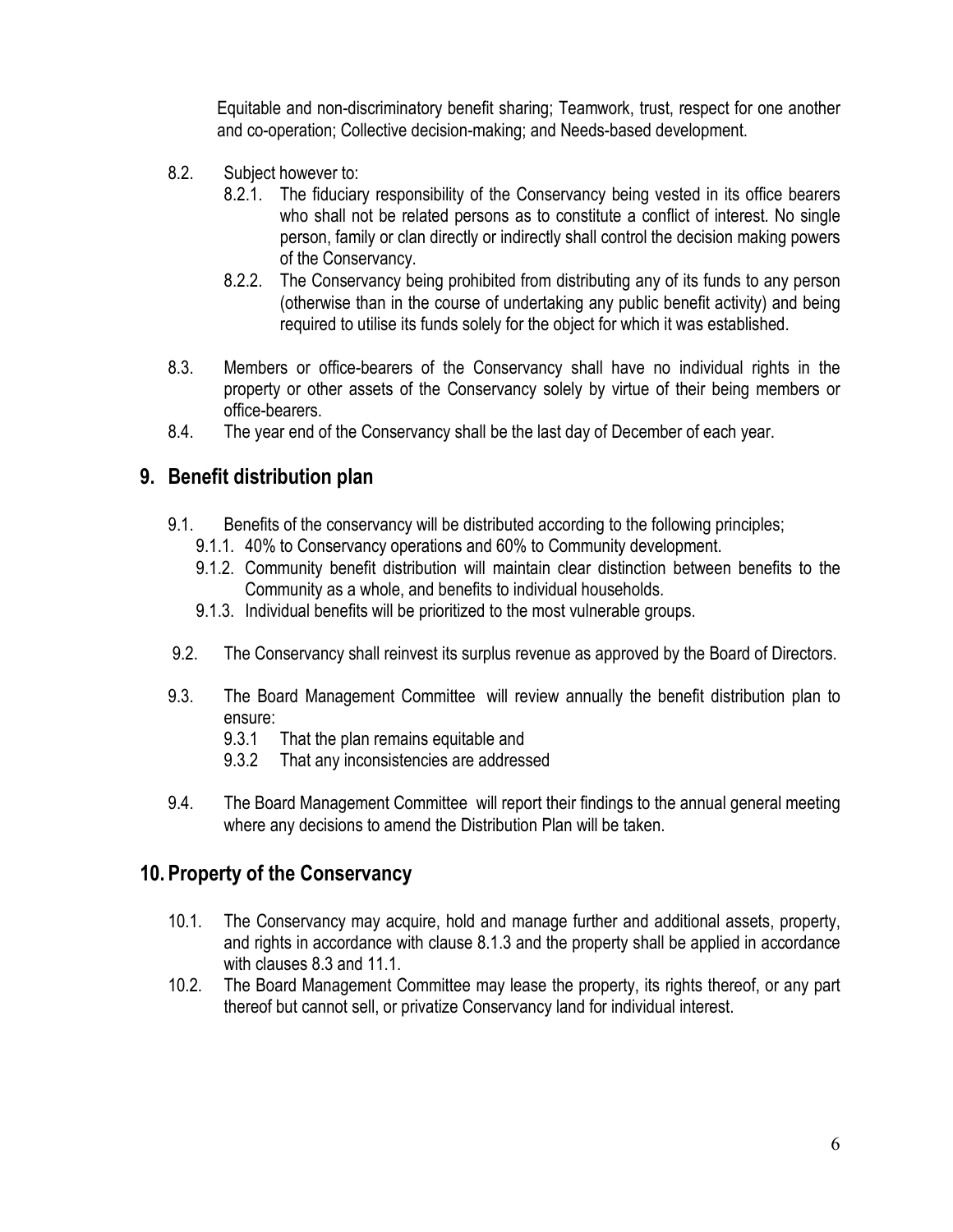# **11. Financial matters**

- 11.1. The funds and assets of the Conservancy shall be applied solely towards the promotion of the objects of the Conservancy and Community Development as set forth in this constitution; and no portion thereof shall be paid or transferred directly, or indirectly by way of dividend, gift bonus or otherwise by way of profit to the members of the Conservancy.
	- 11.1.1. A Director is entitled to be reimbursed from the property of the Conservancy or may pay out of such property reasonable expenses properly incurred by him or her when acting on behalf of the Conservancy;
	- 11.1.2. Subject to the restrictions in sub-clause
	- 11.1 a Director may benefit from the indemnity insurance cover purchase at the Conservancy's expense.
- 11.2. Provided also that no non-executive member of the Board of the Conservancy shall be appointed to any salaried office of the Conservancy or any office of the Conservancy paid by fees, and that no remuneration or other benefit in money or money's worth shall be given by the Conservancy to any such Board member except repayment of out-ofpocket expenses and interest at the rate aforesaid on money lent or reasonable and proper rent for premises demised or let to the Conservancy.
- 11.3 The board members will not be personally liable for losses suffered as a result of collective decisions made on behalf of the organization.

## **12. Members**

- 12.1. No person shall be excluded from membership of the Leparua Conservancy on the basis of ethnicity, colour, race, gender, religion, creed, social or economic status.
- 12.2. Persons of the age 18 years and above and provided that they are not members of another conservancy may apply and register to be members of the Conservancy in accordance with the following criteria:
	- 12.2.1. Born and reside permanently within the boundaries of the Conservancy.
	- 12.2.2. Are lawful residents within the conservancy boundaries for the minimum of 18 years.
	- 12.2.3. Were born within the boundaries of the Conservancy, but reside outside these boundaries for various purposes acceptable to members.
- 12.1.1. Number of Board members

The Board shall consist of no less than three members and no more than 15 members. The Board shall consist of the posts of Chairperson, vice-chair, finance chair, grazing chair, tourism chair and members.

The Board shall be the policy making organ of the Conservancy.

The board shall have female representation, a third of its composition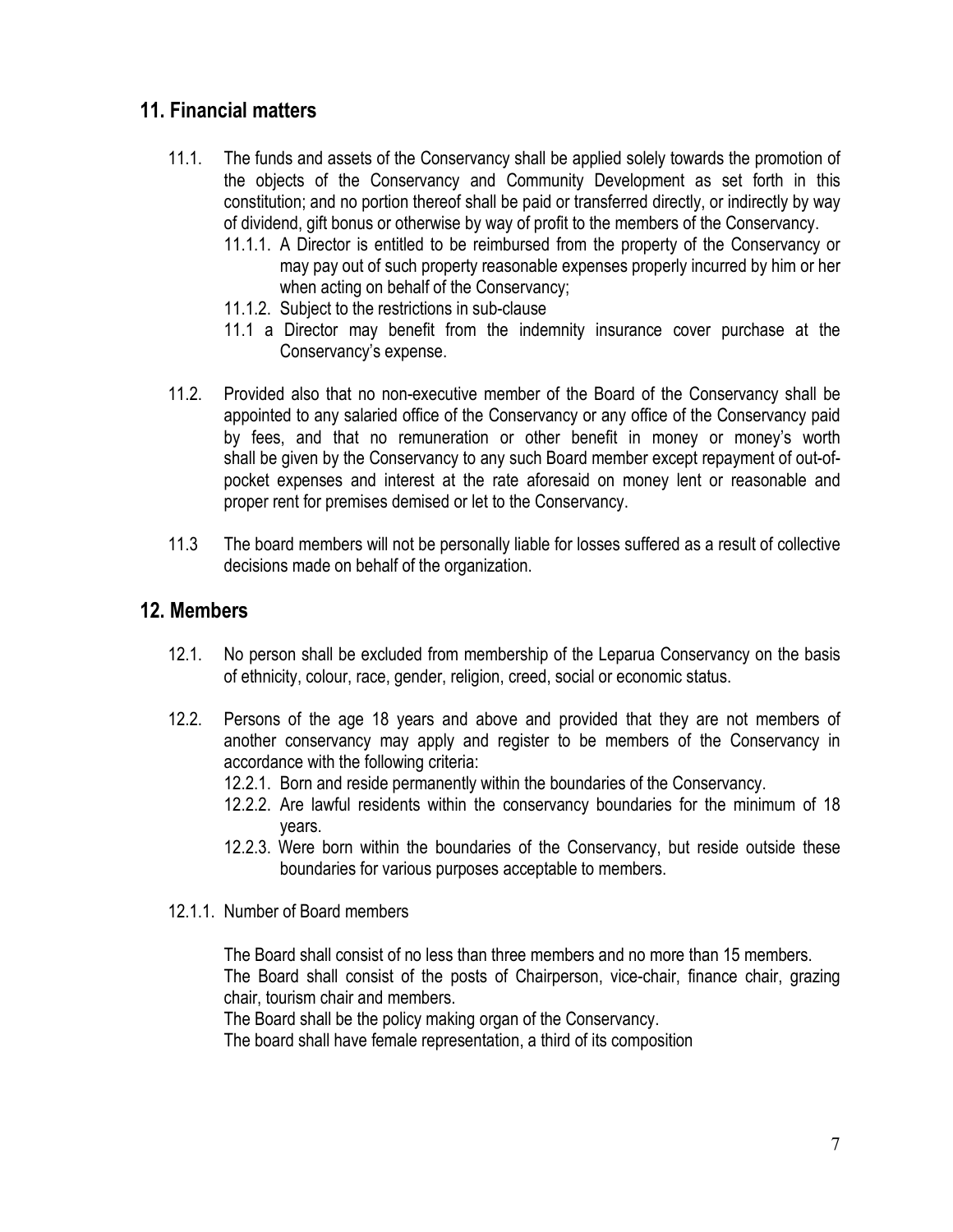#### 12.1.2. Ex officio members

Ex officio members shall include:

- $\checkmark$  The Northern Rangeland Trust (NRT);
- $\checkmark$  Member of Parliament Representative;
- $\checkmark$  County Government Representative;
- $\checkmark$  National Government Representative;
- $\checkmark$  District Representative, in whose borders the Conservancy is situated;
- $\checkmark$  County Department of Agriculture and Rural Development Representative;
- $\checkmark$  Other key stakeholder representative (KFS, KWS, MCA, NGOs and Tour Operators).

#### 12.1.3. Ordinary members

Any natural or legal entity institution or body corporate, situated within the borders of the Conservancy or who owns property within the borders of the Conservancy and who wishes to subscribe to the aims and objectives of the Conservancy, may apply for membership of the Conservancy.

#### 12.1.4. Supporter members

Any natural or legal entity situated outside the borders of the Conservancy and who wishes to subscribe to the aims and objectives of the Conservancy as a friend of the Conservancy, may apply for membership of the Conservancy.

#### 12.1.5. Application for membership

Upon approval by the Board Management Committee of an application for membership, the applicant shall become a member of the Conservancy. In the event of an application for membership being rejected, the Board Management Committee shall, if so requested, give reasons to the applicant for such rejection.

- 12.2. Membership fees
- 12.2.1 Membership may be subject to an entrance, or any other fee, as determined by the Board Management Committee.
- 12.2.2 Membership fees shall be payable as prescribed by the Board Management Committee.
- 12.3. Register of Members

The Conservancy shall maintain a register of members that shall include the name, contact details, class of membership and other relevant details of each member.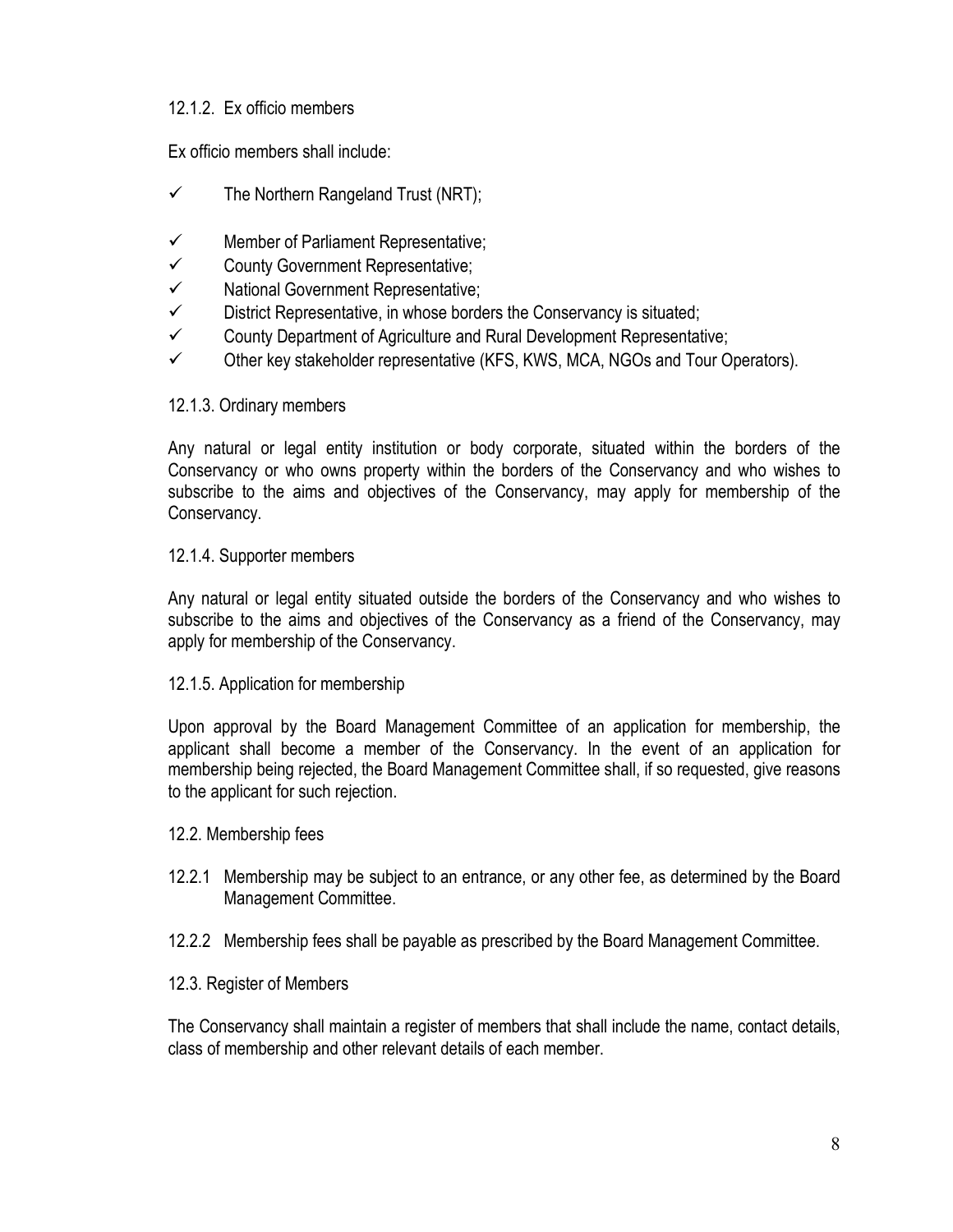# **13. Rights and obligations of members**

- 13.1. Rights of Members
- 13.1.1 To attend, contribute and vote at any Annual General Meeting (AGM).
- 13.1.2 To have access to conservancy benefits.
- 13.1.3 To elect members or to be elected to positions within the conservancy board committees.
- 13.1.4 To report or raise complaints to the Conservancy Board Management Committee.
- 13.1.5 To inspect minutes or any other records of decisions of any AGM and the Conservancy Board Management Committee meetings
- 13.1.6 To be informed on the conservancy's operations and financial status through monthly income and expenditure reports, financial statements and records kept by the conservancy manager
- 13.1.7 To inspect and make copies of the financial statements and records of the Conservancy.
- 13.1.8 To suggest and approve the conservancy policies and plans regarding the management and utilization of the Leparua Conservancy resources.
- 13.1.9 To be regularly informed on all conservancy related matters and activities.
- 13.3. Obligations of Members

Members shall have the following duties and obligations:

- 13.3.1. To know and understand the constitution of their conservancy.
- 13.3.2. To further the aims and objectives of the Conservancy.
- 13.3.3. To monitor the property, assets and activities of the conservancy and report those who abuse and/or misuse these properties and assets.
- 13.3.4. To honour any obligation undertaken prior to the cessation of membership.
- 13.4. Limitation of Liability of Members

The liability of an individual member shall be limited to ten shillings

# **14. Termination of membership and other sanctions**

14.1. Membership shall be terminated if the member:

- 14.1.1 Dies
- 14.1.2 Resigns in writing;
- 14.1.3 Ceases to fulfill the qualifications and obligations of membership;
- 14.1.4 Migrates permanently from the Conservancy;
- 14.1.5 Is adjudged guilty of misconduct prejudicial to the reputation of the Conservancy;
- 14.1.6 Fails to pay any fees due within thirty (30) days after due date of payment. Should payment have been received after due date, the member may be reinstated;
- 14.1.7 Is guilty of misconduct in accordance with clause 16.6.5.
- 14.2. The Board Management Committee shall terminate or suspend, for a specified timeframe, the membership and/or rights of any member who: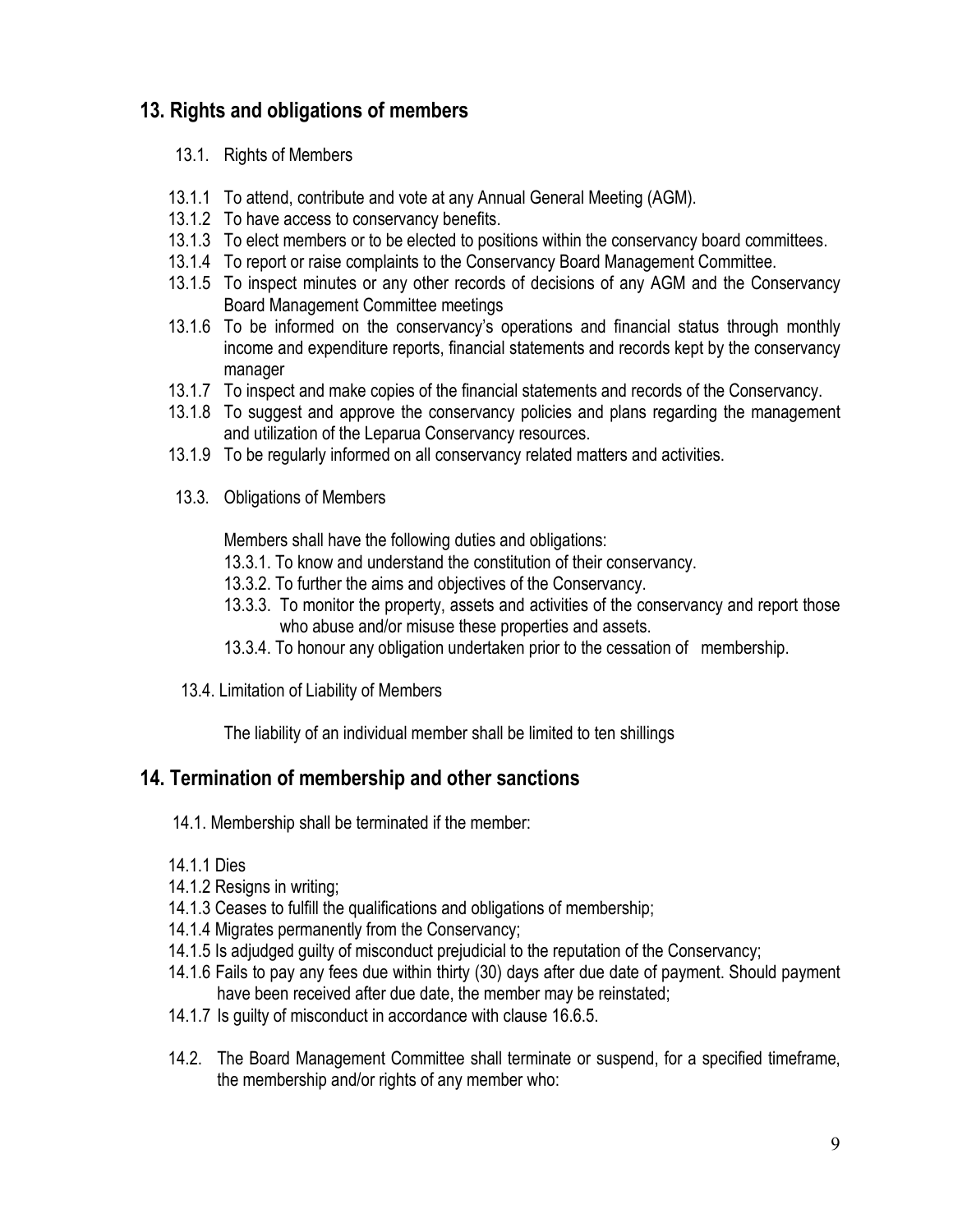- 14.2.1 Is found guilty by a court of law, Local Traditional Authority or the Board Management Committee of any offence related to conservancy operation and management or related to misuse and misappropriation of finances, properties, assets and natural resources within the conservancy;
- 14.2.2 Violates the Conservancy Constitution;
- 14.2.3 Brings any disrepute to the name of the conservancy;
- 14.2.4 Continues with any infringement despite repeated warnings from the Board Management Committee as guided by the Disciplinary Code;
- 14.3. In all cases, the member or a designated representative of the member shall have the right to be heard by the Board Management Committee and to be assisted by a third person. The decision of the Board Management Committee shall be final.
- The conservancy board members shall be in office for a period not exceeding 6 years (equivalent to two terms of office).

## **15. General meetings**

- 15.1 Annual General Meeting
- 15.1.1. The annual general meeting shall be held before the third Saturday of the third month after the Conservancy's financial year-end as may be convenient but not later than the third Saturday of the fifth month after the end of the financial year.
- 15.1.2. The notice to members of the AGM shall be made at least one month before the meeting;
- 15.1.3. The quorum for the AGM shall be at least 50 conservancy registered members per Conservancy Zone;
- 15.1.4. The AGM shall, among other things, review, and approve conservancy annual budget and financial statements, other reports, proposals, plans and benefit distribution plans.
- 15.1.5. A resolution put to the vote in the AGM shall be decided by consensus or majority vote. Each registered member in attendance shall be entitled to one vote. Proxies shall be allowed.
- 15.1.6. The conservancy may call an extra-ordinary AGM as the members or the Board Management Committee deems it necessary.
- 15.1.2. The chairperson's report shall be presented for approval by members present.
- 15.1.3. The audited financial statements shall be presented for approval by members present.
- 15.1.4. Members present at the annual general meeting shall approve the appointment of auditors for the ensuing year.
- 15.1.5. Members of the Board Management Committee shall be elected at the annual general meeting in accordance with paragraph 16.2.
- 15.1.6. The annual general meeting shall deal with any other items on the agenda and with items of a general nature as allowed by the chairperson.
- 15.1.7. A general meeting may remove, or substitute an elected board member provided that the notice for such general meeting shall state intention to propose a resolution for removal or substitution of conservancy members.
- 15.1.8. Prior to the adoption of a resolution to remove an elected board member, he or she shall be given the opportunity to address the Board Management Committee or General Meeting concerning with reference to the reasons for his or her proposed removal.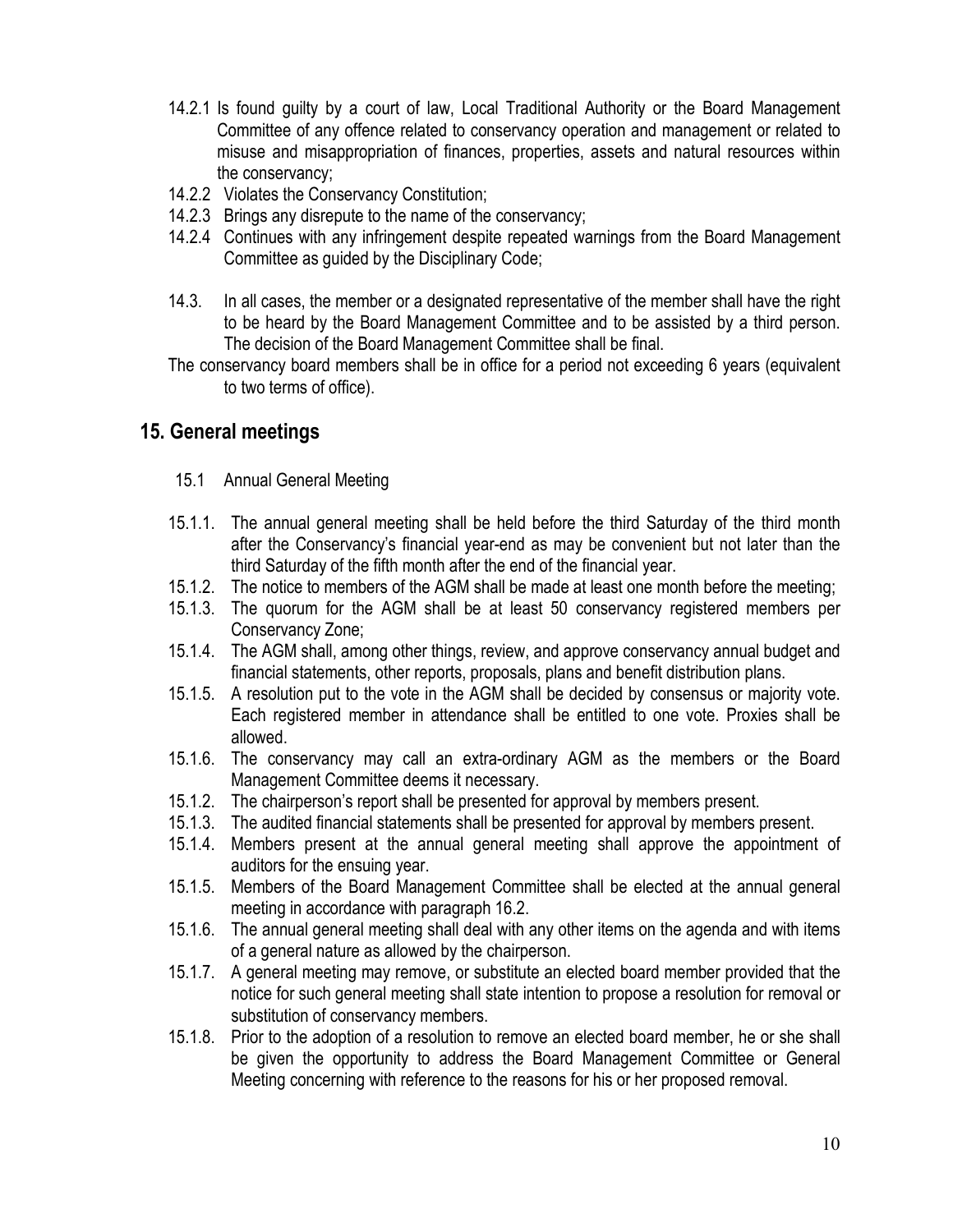- 15.2. Special General Meeting
- 15.2.1. A Special General Meeting may be called by the Board Management Committee or may be requisitioned by at least 60 per cent signatures of registered members who shall be present at such meeting. Failure by such members to attend the meeting shall nullify that meeting.
- 15.2.2. Special General Meetings shall deal with the purpose set out in the notice of that meeting. Only such specific matters as have been set out in the notice of the meeting shall be raised, discussed and decided upon.

#### 15.3. General Meeting

- 15.3.1 A General Meeting may be convened by the chairperson
- 15.3.2 A general meeting shall deal with the purpose set out in the notice of such meeting.
- 15.4. Quorum at members' meetings

No business shall be transacted at any general meeting of members unless a quorum of 9 board members and at least 50 members from each zone is present.

If a quorum is not present thirty minutes after the designated time of the meeting, the meeting may be adjourned to a date within 21 (twenty-one) days of the original date of the meeting. If at such adjourned meeting a quorum is still not present, the members present shall constitute a quorum.

15.5. Adjournment of members' meetings

Where a meeting has been adjourned, the chairperson shall, as soon as possible, notify all members of the:

- 15.5.1. Date, time and place to which the meeting has been adjourned;
- 15.5.2. Matters before the meeting when it was adjourned, and
- 15.5.3. Grounds for the adjournment.

# **16. The Board Management Committee**

The Board Management Committee shall be the executive body of the Conservancy and responsible for managing its resources on behalf of Conservancy Members. The Board Management Committee shall act on behalf of and in the best interests of the Conservancy Members, who when gathered at the Annual General Meeting shall form the highest decision-making body of the conservancy.

- 16.1. Composition of the Board Management Committee The membership of the Board Management Committee shall be established and approved at the Annual General Meeting and shall consist of:
- 16.1.1. One member nominated by each of the Ex Officio members as set out in 12.1.1.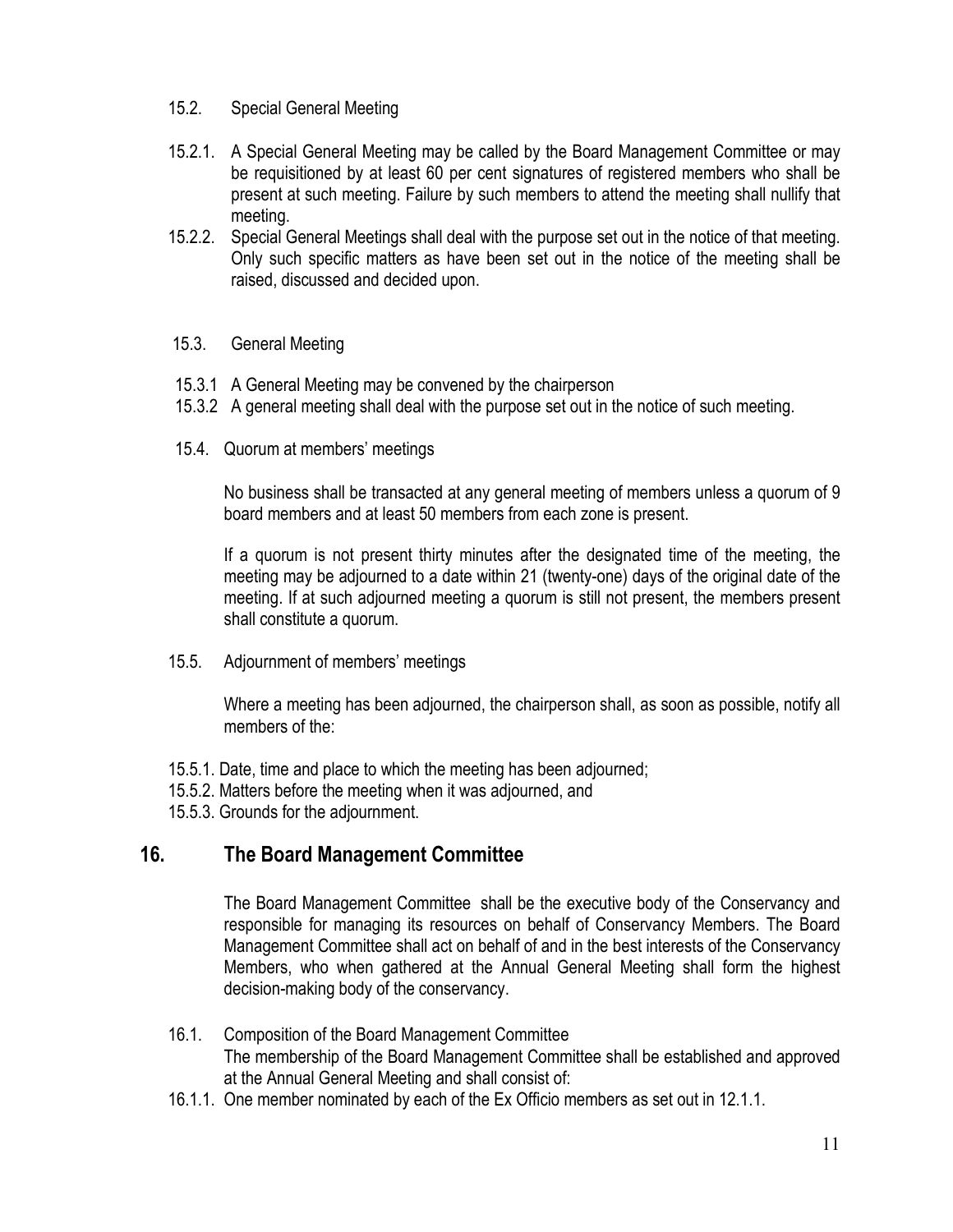- 16.1.2. Elected members, the number of which shall be determined by the Annual General Meeting having regard to the recommendations of the outgoing Board Management Committee.
- 16.1.3. Elected members of the board or committees should be representative of Conservancy settlements, clans, gender, minorities and youth.
- 16.2. Election of Members to the Committee

The procedure for the election of members to the Board Management Committee shall be:

- 16.2.1. Each registered member of the Conservancy shall be entitled to nominate one other person for election to the Board Management Committee. Nominations by proxy shall be acceptable.
- 16.2.2. Registered members present at the annual general meeting, shall vote for members of the Board Management Committee from the names of the persons nominated.
- 16.2.6. Each registered member of the Conservancy, present at the annual general meeting, shall be entitled to one vote for each person nominated.
- 16.2.7. Unless the majority of registered members present decide on a vote by ballot, the election shall be decided by consensus.
- 16.2.8. Where members vote by ballot, the number of votes for each nominee shall be recorded.
- 16.2.9. The elected members of the Board Management Committee shall be those nominated persons who received the most votes of the registered members present at the Annual General Meeting
- 16.3. Functions and duties of the Board Management Committee

The main responsibilities of the Conservancy Board Management Committee shall be as follows:

- 16.3.1 To build capacity and monitor performance of staff;
- 16.3.2 To manage conservancy assets, equipment and infrastructures,
- 16.3.3 To develop proposals and plans for projects and monitor all conservancy programs and activities,
- 16.3.4 To register members, monitor member's participation and build their capacity;
- 16.3.5 To collaborate, network and liaise with the internal and external institutions;
- 16.3.6 To file all minutes and conservancy reports of the conservancy;
- 16.3.7 To ensure equitable and fair benefit distribution to the Leparua conservancy and community development programmes;
- 16.3.8 To keep members informed regularly of its decisions, of the financial status of the conservancy and of any other matters of importance to members;
- 16.3.9 To determine the technical assistance and training needs of the conservancy and solicit such assistance wherever appropriate.
- 16.3.10 To appoint responsible and suitable Managers to ensure the success of Conservancy activities;
- 16.3.11 To apply and monitor wildlife quotas;
- 16.3.12 To establish in collaboration with Government representative a problem animal management programme, for animals responsible for extensive damage to infrastructure, threats to livelihoods and loss of human life in the conservancy;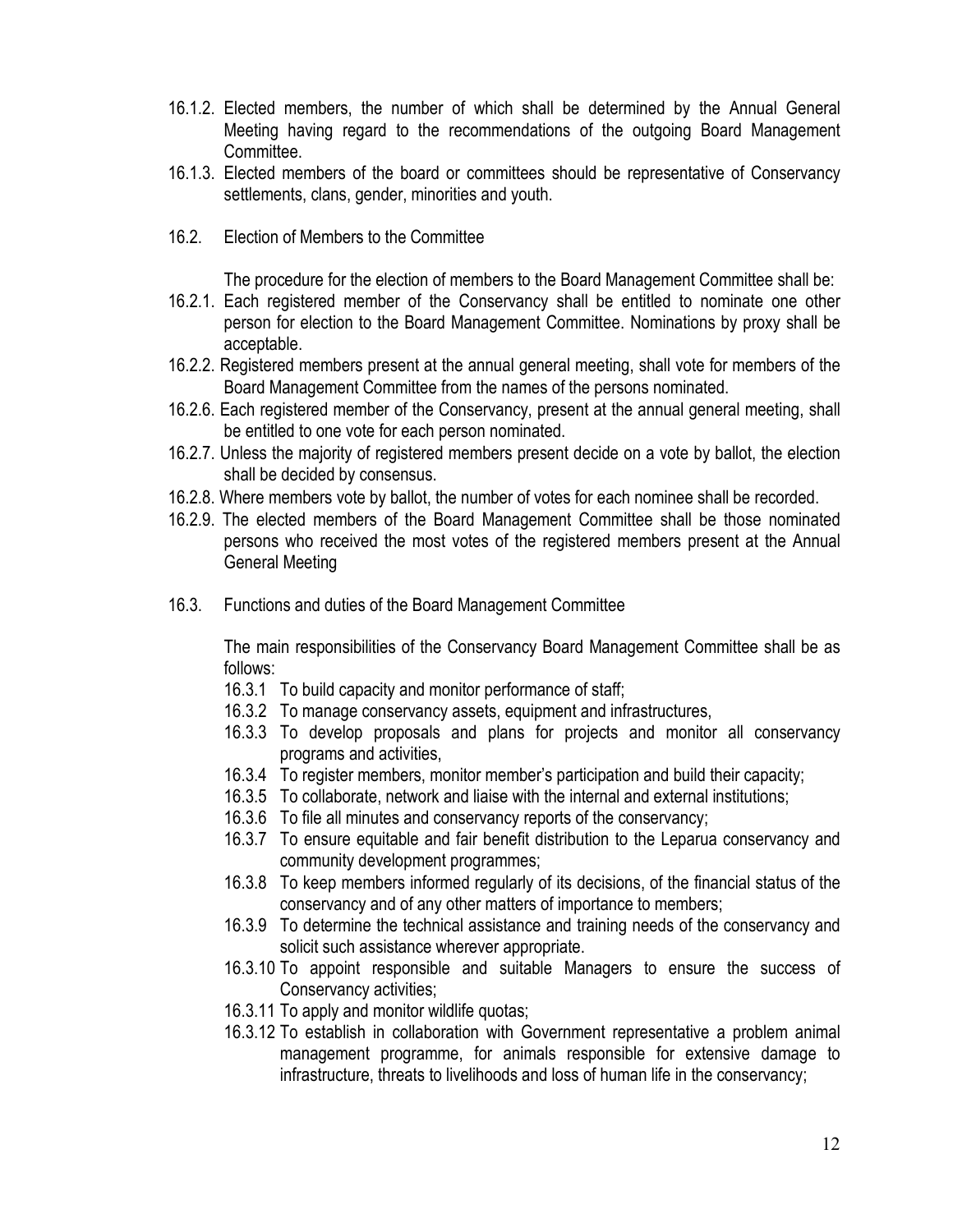- 16.3.14 To organise and conduct Board Management Committee meetings, General Meetings, and Annual General Meetings of the Conservancy;
- 16.3.15 To oversee the management of conservancy revenue and expenditure;
- 16.3.16 To maintain an inventory of all property and assets.
- 16.4. Powers of the Board Management Committee
- 16.4.1. The Committee shall be empowered to exercise all the rights and powers of the Conservancy.
- 16.4.2. The Committee shall have the power, subject to policy and procedures approved at a General Meeting, to make investments and to acquire, hold, alienate, exchange, let or hire movable or immovable property on behalf of the Conservancy and execute all documents necessary to give effect thereto, provided that all movable or immovable property belonging to the Conservancy, or to which it may become entitled, shall be for the Conservancy's sole use.
- 16.4.3. The Committee shall be empowered to raise funds from external sources without placing a financial obligation on either the Conservancy or its members.
- 16.4.4. The Committee may delegate any of its powers to sub-Committees consisting of members or non-members, provided that the chairperson of such sub-Committee shall be a member of the Conservancy Committee.
- 16.4.5. The Committee shall be empowered to draw up any policy, procedure or regulation for the improvement of the administration of the Conservancy.
- 16.4.6. The Committee shall have the power to co-opt additional Committee members. Such coopted members shall not exceed two in number. Co-opted members shall have the same powers as an elected member.
- 16.5. Membership of the Board Management Committee
- 16.5.1. Each Committee member shall be entitled to one vote at all meetings. The chairperson shall have a casting as well as a deliberate vote.
- 16.5.2. A quorum at a meeting of the Committee shall be a majority of the members including ex officio and co-opted members.
- 16.5.3. Members of the Board Management Committee shall be eligible for re-election and shall serve a maximum of two terms.
- 16.6. The following persons may not serve as Board Management Committee Members:
	- 16.6.1 A person living together in the same household with an already appointed Committee member;
	- 16.6.2 A person declared bankrupt by the Court;
	- 16.6.3 A person who resides and works too far from the conservancy to be easily accessible or practicably available;
	- 16.6.4 A person who has been removed from some other office of trust on account of misconduct;
	- 16.6.5 A person who has been convicted of theft, fraud, forgery or any other offence involving dishonesty;
- 16.7. Removal or Replacement of Committee membership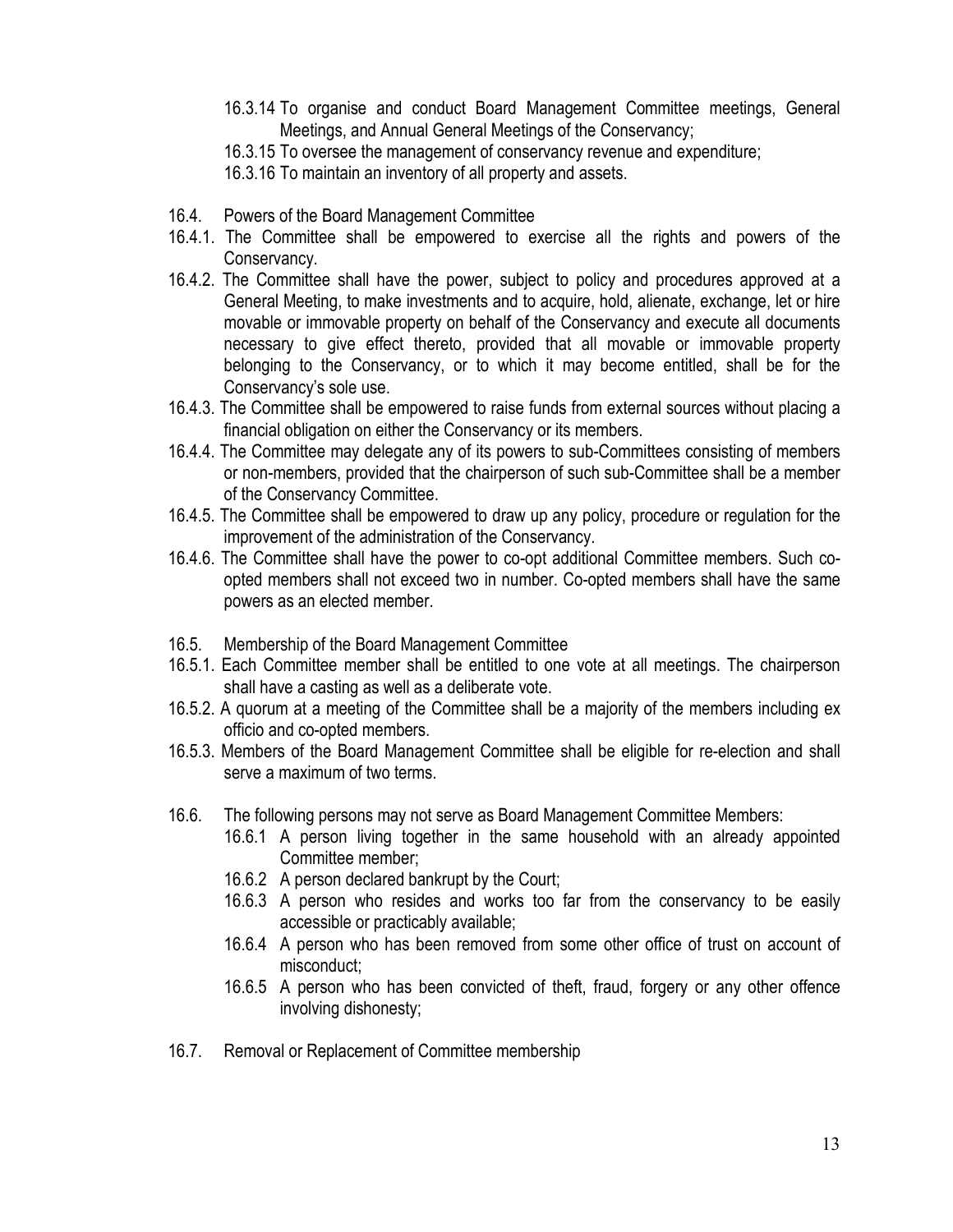A person shall cease to be a member of the Board Management Committee of the Conservancy and his or her seat shall be declared vacant under the following circumstances:

- 16.7.1 He or she submits in writing a resignation to the chairperson;
- 16.7.2 He or she dies;
- 16.7.3 He or she is no longer eligible for membership in the Conservancy as set out in clause 12.2;
- 16.7.4 He or she did not attend three (3) consecutive meetings without a written reasonable excuse.
- 16.7.5 He or she was found guilty of misappropriation of conservancy resources including assets, property and finances, which also will be grounds for termination of membership of the Conservancy.
- 16.7.6 He or she, through willful acts or criminal negligence, violates the trust of the Leparua Conservancy as outlined in any Code of Conduct to be agreed by Conservancy members.
- 16.7.7 He or she is declared insolvent or legally incapable of managing his/her own affairs.
- 16.7.8 He or she is recommended for impeachment by two thirds (2/3) majority of the entire membership.
- 16.7.9 He or she violates the constitution, policies, procedures and bylaws of the Conservancy.
- 16.8 Members of a Conservancy Zone may remove or substitute their representatives in the Board Management Committee in accordance with the procedures agreed by Conservancy members.
- 16.9. Office bearers
- 16.9.1 At the first Board Management Committee meeting after the annual general meeting, the Committee members shall elect office bearers consisting of a chairperson, a vicechairperson, a treasurer and a secretary.
- 16.9.2 Co-opted as well as ex-officio members shall be entitled to be elected as office bearers.
- 16.9.3 In the case of resignation or serious incapacity of an office bearer, the Committee shall elect a replacement.
- 16.10 The duties of the office bearers of Conservancy Board Management Committee shall be as follows:
	- 16.10.1 The chairperson shall include calling, chairing and providing overall direction to the meetings of the Conservancy. The chairperson shall delegate his/her authority to act on behalf of the conservancy to the vice chairperson or other appropriate committee member if the chairperson is unable to fulfill his/her functions temporarily. If no committee member is available, and the matter is sufficiently urgent, the chairperson may delegate the authority to act on behalf of the conservancy to the Conservancy Manager.
	- 16.10.2 The duties and responsibilities of the Secretary shall include organising all meetings of the Conservancy, issuing notices concerning all meetings and activities of the Conservancy, recording minutes of all Conservancy meetings,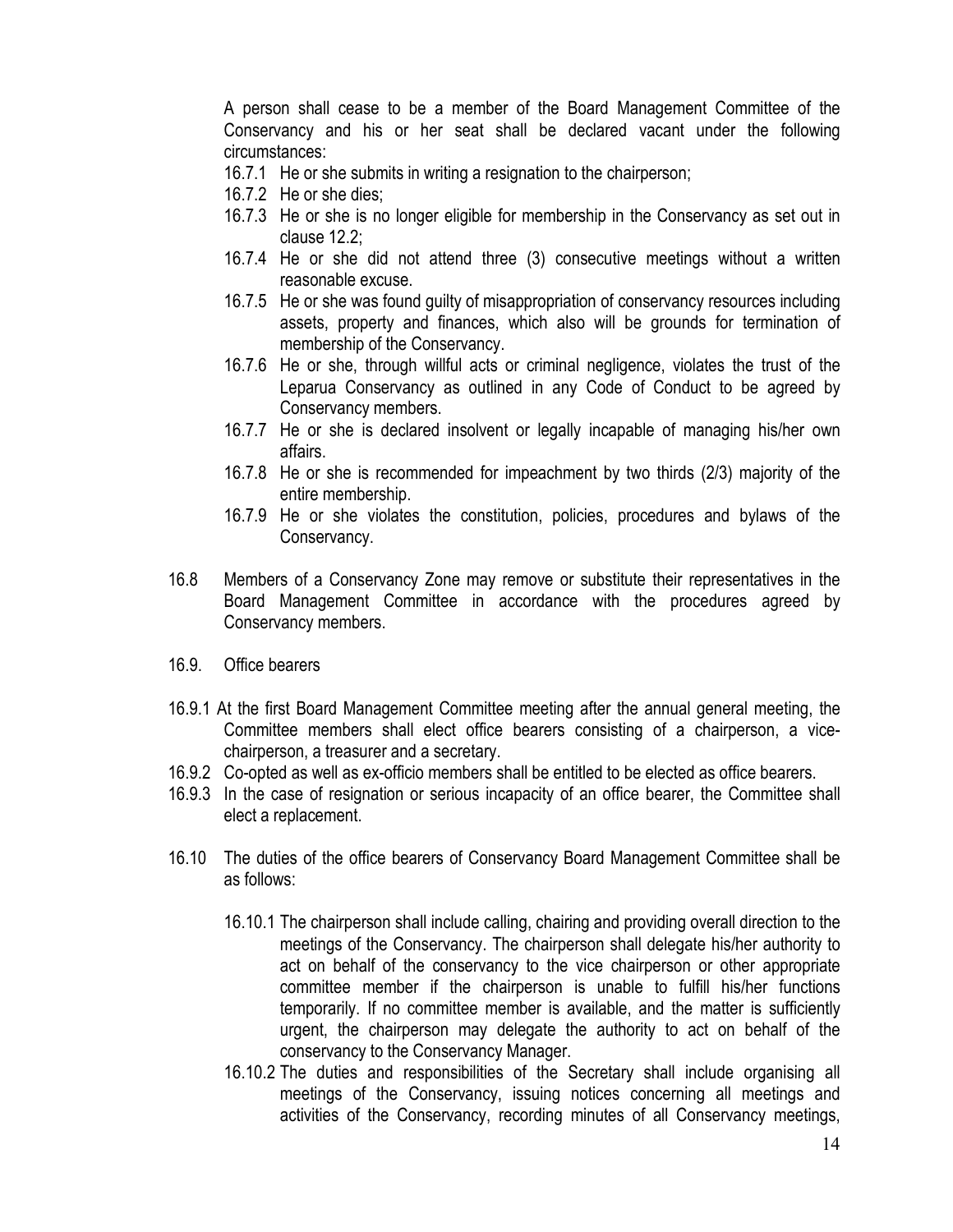conducting all correspondence on behalf of the conservancy, and ensuring the safe-keeping of all relevant documents of the Conservancy.

- 16.10.3 The duties and responsibilities of the Treasurer shall include ensuring that proper financial records are kept, authorising requisitions and cheque vouchers made out by the Conservancy Accountant, presenting financial reports to meeting of the Conservancy as well as ensuring that an audit of the Conservancy Accounts and Financial Statements is carried out annually.
- 16.11 The "Deputy" office bearers shall perform the duties of their superior in their absence
- 16.12 The Conservancy Board Management Committee may delegate other responsibilities among its members and sub committees as he or she finds appropriate.
- 16.13 Remuneration of Committee members. A Committee member:
	- 16.13.1. Shall not be entitled to receive any remuneration for service as a Committee member.
	- 16.13.2. If so authorised by the Committee, may be entitled to reimbursement of travelling and accommodation and other expenses undertaken by them in the execution of their duties.
- 16.14 The Conservancy shall indemnify and hold harmless its office bearers against any claim or action flowing from the normal conduct of their duties.
- 16.15 Members of the Conservancy Board Management Committee shall not use their position for personal gain or benefit.

# **17. Dispute resolution and conciliation**

- 17.1 Internal Conflicts or Disputes
	- 17.1.1 After consultation with the Conservancy Board Management Committee, the Conservancy Disciplinary Committee will mediate disputes within the general membership, enforce conservancy policy and initiate legal action where necessary.
	- 17.1.2 Should the Conservancy Board Management Committee or any of its members be party to an internal dispute or conflict within the conservancy, the Conservancy Board Management Committee or any of its individual members involved in the dispute may be recused and the Conservancy Disciplinary Committee will be consulted.
	- 17.1.3 Any disciplinary action taken against an individual or individuals shall not supersede their rights under the Constitution of the conservancy.
- 17.2 External Conflicts or Disputes

17.2.1 The Leparua conservancy shall in collaboration with Development Partners, Council of Elders, County and National Governments establish or join regional conservancy coordinating mechanisms that deal with external conflicts or disputes or any boundary related conflicts.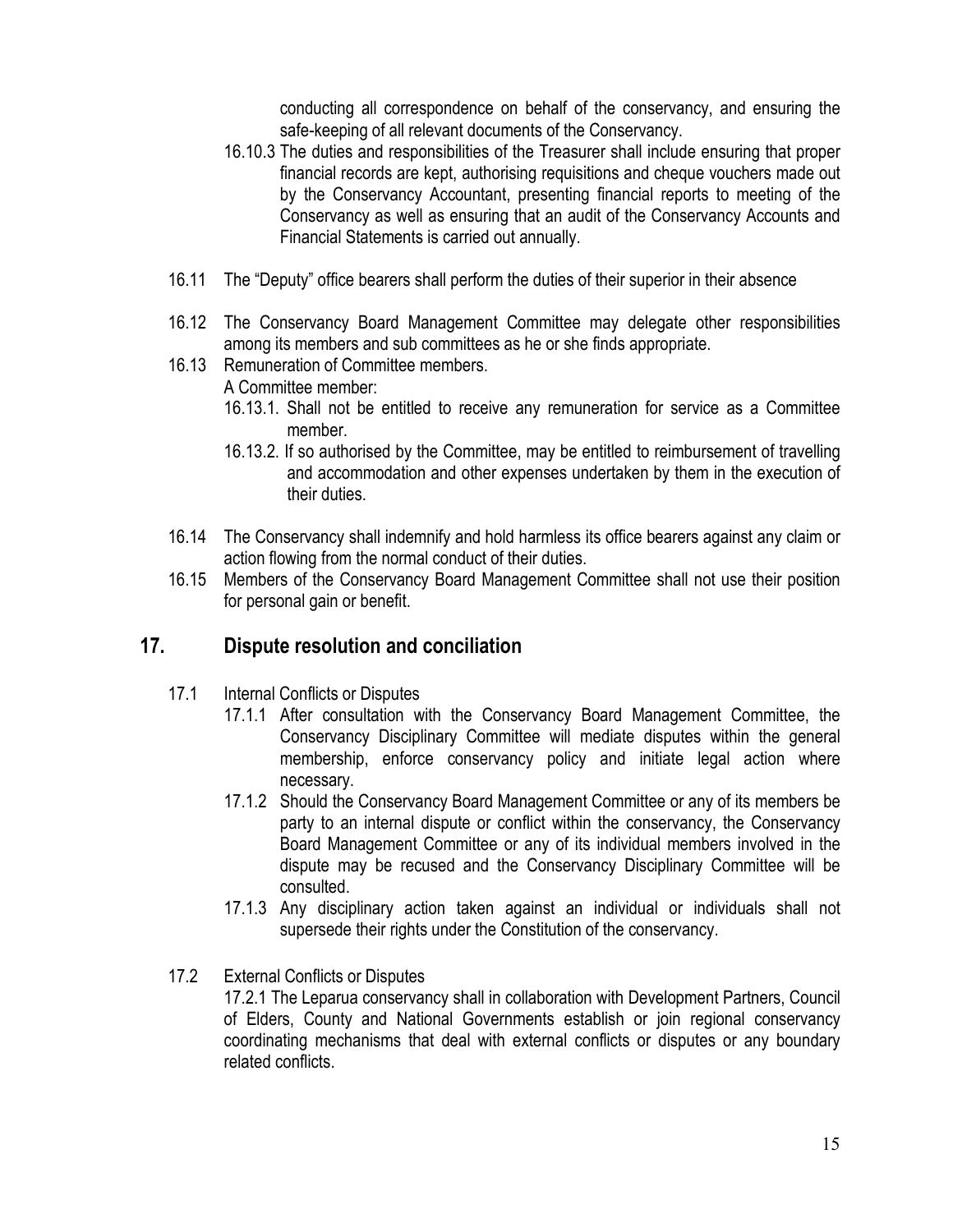17.2.2 The composition and the Terms of References of such body(s) shall be formulated by the Conservancy Board Management Committee and approved at the Annual General Meeting.

## **18. Strategy for sustainable management**

The conservancy shall operate a business model that drives a balanced symbiotic interdependence of biodiversity conservation, improving pastoralist, farming, forest management, fisher folk opportunities and profitable community livelihood opportunities, in a way that assures the sustainable management and utilisation of the conservancy.

## **19. Amendment**

Two thirds (2/3) of the entire Leparua Conservancy membership shall be sufficient, by petition (containing Names, National Identification numbers, signatures and Conservancy Membership numbers of the members) presented at the Annual General Meeting, to ratify and adopt amendments to any chapter of this Constitution and its Annexures, provided that such amendments shall not compromise the legality of the Conservancy.

## **20. Dissolution**

- 20.1. The Conservancy shall not be dissolved or wound up except by a resolution passed at a General Meeting of the members by votes of two-thirds of the members present. The quorum at the meeting shall be at least fifty per cent of all members of the Conservancy. If no quorum is obtained, the proposal to dissolve or wind up the Conservancy shall be submitted to a further General Meeting which shall be held one month later. Notice of this meeting shall be given to all members of the Conservancy at least 15 working days before the date of the meeting. The quorum for this second meeting shall be the number of members present.
- 20.2 The Conservancy will not be dissolved without prior consent in writing to the Registrar of Companies, obtained upon a written application addressed to the Registrar and signed by three of the officials of the Conservancy.
- 20.3 Upon dissolution of the Conservancy, its remaining assets shall be distributed to another Conservancy(s) with similar objectives.

# **21. Relationship between Group ranch and Conservancy**

Where Conservancy land is held in trust for the community by Trustees or Group Ranch, the Trustees or Group Ranch Board shall double up as the Conservancy Management Board.

# **22. Relationship between Conservancy and Administrative locations**

Administrative locations within or spanning or the Conservancy boarders shall nominate an appropriate Government Officer as an Ex officio member in accordance with clause 12.1.2.